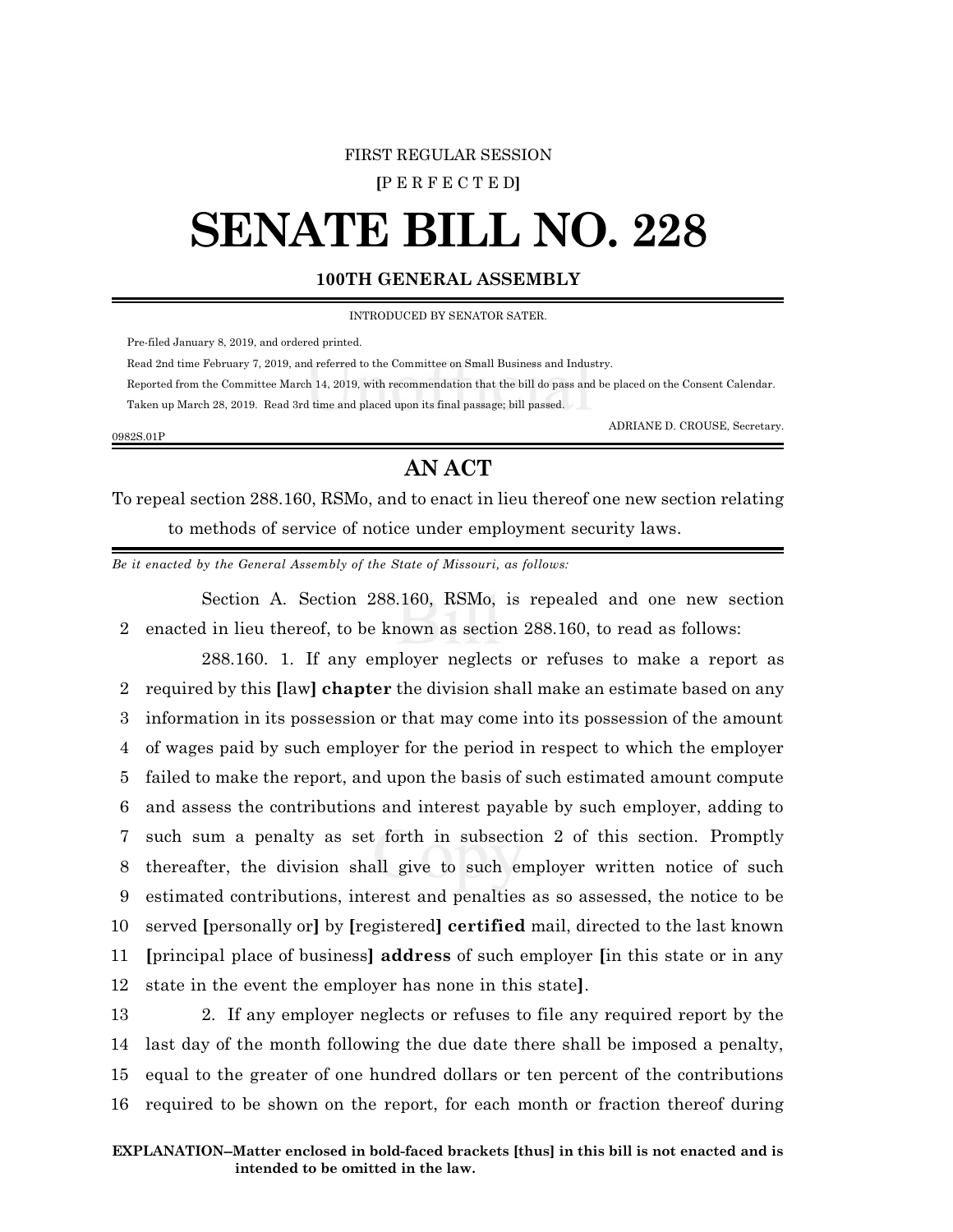which such failure continues, provided, however, that the penalty shall not exceed the greater of two hundred dollars or twenty percent of the contributions in the aggregate.

 3. In any case in which any contributions, interest or penalties imposed by this **[**law**] chapter** are not paid when due, it shall be the duty of the division, when the amount of contributions, interest or penalties is determined, either by the report of the employer or by such investigation as the division may make, to assess the contributions, interest and penalties so determined against such employer and to certify the amount of such contributions, interest and penalties and give such employer written notice, served **[**personally or**]** by **[**registered**] certified** mail, directed to the last known address of such employer **[**in this state or in any state, in the event the employer has none in this state**]**.

 4. If fraud or evasion on the part of any employer is discovered by the division, the division shall determine the amount by which the state has been defrauded, shall add to the amount so determined a penalty equal to twenty-five percent thereof, and shall assess the same against the employer. The amount so assessed shall be immediately due and payable; provided, however, that the division shall promptly thereafter give to such employer written notice of such assessment.

 5. Any employer against whom an assessment is made pursuant to the provisions of subsections 1, 2, 3 and 4 of this section may petition for reassessment. The petition for such reassessment shall be filed with the division during the thirty-day period following the **[**day of service or**]** mailing of the notice of such assessment. In the absence of the filing of such a petition for reassessment the assessment shall become final upon the expiration of such a thirty-day period. Each such petition for reassessment shall set forth specifically and in detail the grounds upon which it is claimed the assessment is erroneous. 6. (1) In any case in which any contributions, interest or penalties imposed by **[**law**] this chapter** are not paid when due, the notice of the

 assessment of such contributions, interest and penalties shall be served upon or mailed to the employer within three years of the date upon which the payment of the contributions was due except that in any case of fraud or misrepresentation on the part of the employer, the notice of the assessment of the contributions, interest and penalties may be served **[**upon or mailed**] by mail** to the **last known address of such** employer at any time.

(2) The giving of the notice of the making of the assessment shall toll any